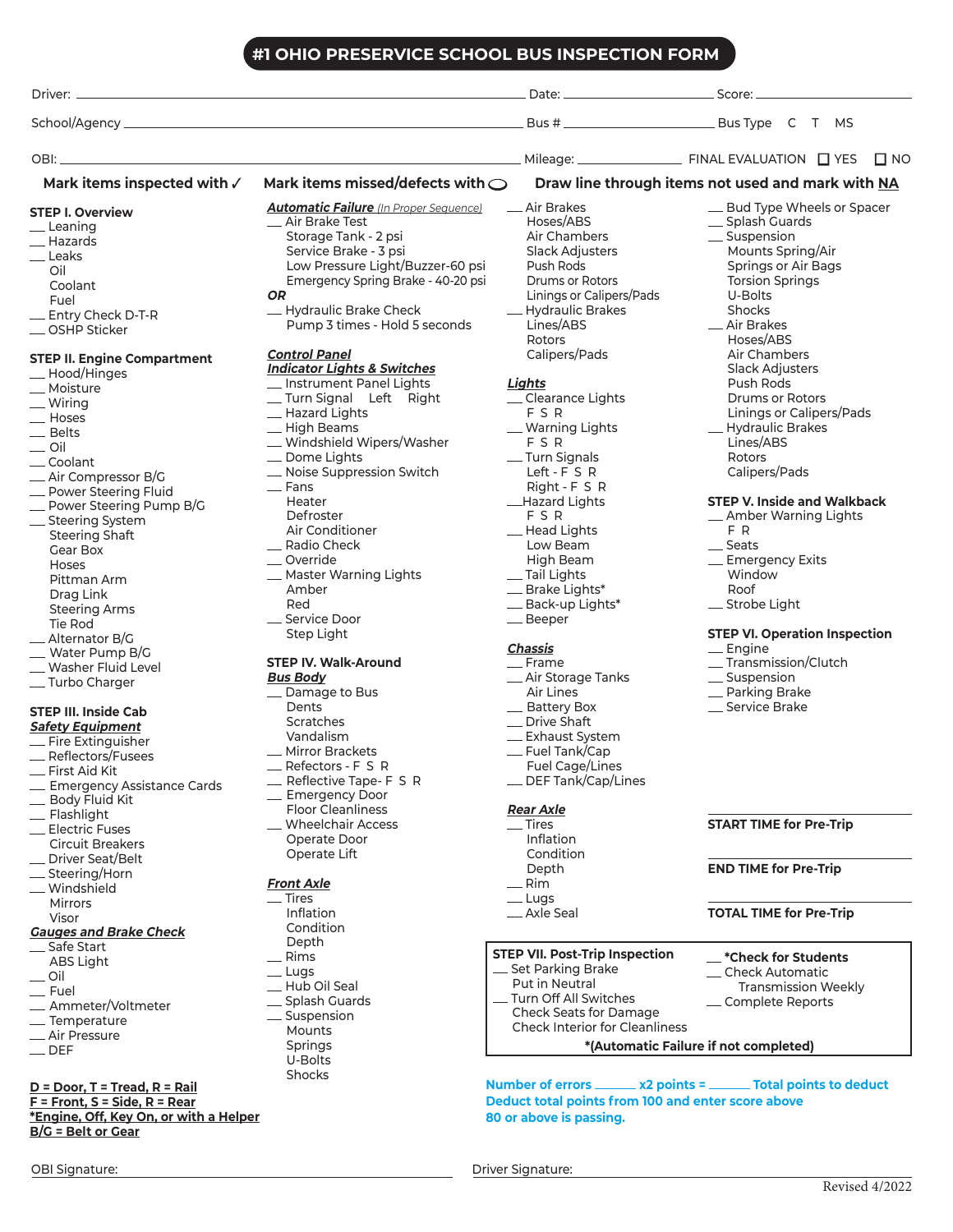|                                                                                                  | <b>SCHOOL BUS DRIVING EVALUATION</b>                                                                                                                                                                                           | <b>Mileage</b><br><b>Time</b>                                                                                                                     |
|--------------------------------------------------------------------------------------------------|--------------------------------------------------------------------------------------------------------------------------------------------------------------------------------------------------------------------------------|---------------------------------------------------------------------------------------------------------------------------------------------------|
|                                                                                                  | Date experience and the contract of the contract of the contract of the contract of the contract of the contract of the contract of the contract of the contract of the contract of the contract of the contract of the contra | <u>Start</u> Start                                                                                                                                |
|                                                                                                  |                                                                                                                                                                                                                                |                                                                                                                                                   |
| Bus # _________ Bus Type □ C □ T □ MS                                                            |                                                                                                                                                                                                                                | $End$ <sub>______</sub>                                                                                                                           |
| Final Evaluation $\Box$ Yes $\Box$ No                                                            | Total Demerits<br>Total Score _____                                                                                                                                                                                            | $\_Total \_\_$                                                                                                                                    |
| <b>MARKED ITEMS ARE AREAS MISSED</b>                                                             | <b>LEFT</b><br>#9 TURNS<br><b>RIGHT</b>                                                                                                                                                                                        | #13 FREEWAY*                                                                                                                                      |
| To calculate score:                                                                              | $1\quad2$<br><b>Approach</b><br>$1\quad2$                                                                                                                                                                                      | Merge on                                                                                                                                          |
| Each error on page 1 is 1 point,                                                                 | $\Box\Box$                                                                                                                                                                                                                     | Traffic check, signal, spacing, not stop,                                                                                                         |
| each error on pages, 2, 3 and 4 is 2 points.<br>Total demerits will be subtracted from 100.      | $\square \square$<br>Signal, decel, coast, lane $\Box$ $\Box$                                                                                                                                                                  |                                                                                                                                                   |
| A score of 80 or better is required to pass.                                                     | If stop                                                                                                                                                                                                                        | <b>Lane Changes</b><br>Traffic check, signal, spacing,                                                                                            |
|                                                                                                  | Necessary, smooth, gap, stop<br>line, full stop, wheels straight                                                                                                                                                               | L R<br>smooth change, cancel signal $\Box$                                                                                                        |
| #2 PRE-DRIVING HABITS                                                                            |                                                                                                                                                                                                                                | Exit                                                                                                                                              |
|                                                                                                  | <b>Turning</b>                                                                                                                                                                                                                 |                                                                                                                                                   |
|                                                                                                  | $\square \square$ Traffic check $\square \square$                                                                                                                                                                              | Smooth merge to exit lane □                                                                                                                       |
|                                                                                                  | $\square \, \square \, \;$ Both hands, gears $\dots\dots\dots\dots \, \square \, \square$                                                                                                                                      |                                                                                                                                                   |
| #3 STARTING THE ENGINE                                                                           | $\square \square$ Speed, wide/short. $\square \square$                                                                                                                                                                         | Ramp speed, spacing, cancel signal $\Box$                                                                                                         |
| Fails to have brake set, depress clutch and<br>put gear into neutral to start engine             | <b>Complete Turn</b>                                                                                                                                                                                                           | #14 ROADSIDE STOP/START*                                                                                                                          |
|                                                                                                  | $\Box$ Traffic check $\Box$                                                                                                                                                                                                    | Approach                                                                                                                                          |
|                                                                                                  |                                                                                                                                                                                                                                | Signal on $\dots\dots\dots\dots\dots\dots\dots\dots\dots\Box$                                                                                     |
|                                                                                                  | Signal, accelerate $\square \square$<br>$\Box\Box$                                                                                                                                                                             | Correct lane, deceleration, not coast $\Box$                                                                                                      |
| #7 STARTING INTO TRAFFIC                                                                         | <b>#8 INTERSECTIONS</b>                                                                                                                                                                                                        | <b>Stop</b>                                                                                                                                       |
|                                                                                                  | <b>Stopping</b><br>S S                                                                                                                                                                                                         | Parallel, not blocking, not rolling  □                                                                                                            |
|                                                                                                  | Traffic check $\dots\dots\dots\dots\dots\dots\Box\Box$                                                                                                                                                                         |                                                                                                                                                   |
| Fails to place into gear then release<br>parking brake, check rear swing $\ldots \ldots \square$ | Deceleration, coast, gap, stop line,                                                                                                                                                                                           | Signal off and hazard lights on $\ldots \ldots \ldots \square$                                                                                    |
|                                                                                                  |                                                                                                                                                                                                                                | <b>Resume</b>                                                                                                                                     |
|                                                                                                  | <b>Driving through</b><br>тт                                                                                                                                                                                                   | Traffic check $\ldots\ldots\ldots\ldots\ldots\ldots\ldots\ldots\ \Box$                                                                            |
| #7 PULLING OFF ROADWAY/TO CURB                                                                   | Yield, lane, gear. $\Box$ $\Box$                                                                                                                                                                                               | Hazards off and signal on $\square$                                                                                                               |
|                                                                                                  | Accelerate, traffic check $\Box$ $\Box$ $\Box$                                                                                                                                                                                 | Place in gear, brake off, not stall engine,                                                                                                       |
| Check mirrors: Stopping position                                                                 |                                                                                                                                                                                                                                |                                                                                                                                                   |
| Fails to set brake before shifting to                                                            | #10 CURVE                                                                                                                                                                                                                      | #21 DRIVE UP/DOWN GRADE*                                                                                                                          |
|                                                                                                  | Traffic check $\dots\dots\dots\dots\dots\dots\dots\dots\dots\square$                                                                                                                                                           | U D                                                                                                                                               |
| Fails to use hazard lights $\dots\dots\dots\dots\dots \square$                                   | Speed: Enter, through, stay in lane $\dots\dots\Box$<br>Traffic check $\ldots$                                                                                                                                                 |                                                                                                                                                   |
| NOTES:                                                                                           |                                                                                                                                                                                                                                |                                                                                                                                                   |
|                                                                                                  | #11 LANE CHANGES                                                                                                                                                                                                               | In proper gear, keep right $\ldots \ldots \ldots \square \square$<br>Hazard lights, if slow. $\ldots \ldots \ldots \ldots \ldots \square \square$ |
|                                                                                                  | Traffic check, signal, space, smooth change,<br>intersections:                                                                                                                                                                 |                                                                                                                                                   |
|                                                                                                  |                                                                                                                                                                                                                                |                                                                                                                                                   |
|                                                                                                  |                                                                                                                                                                                                                                | * Note to examiner -                                                                                                                              |
|                                                                                                  |                                                                                                                                                                                                                                | cross out this section if not evaluated                                                                                                           |
| <b>AUTOMATIC FAILURES - 21 Demerits each error</b>                                               | <b>Fails to:</b>                                                                                                                                                                                                               | <b>GENERAL DRIVING BEHAVIOR</b>                                                                                                                   |
|                                                                                                  |                                                                                                                                                                                                                                | Use clutch properly (shifting, double clutched, didn't ride) $\square \square$                                                                    |
|                                                                                                  |                                                                                                                                                                                                                                | Use gears properly (did not rev/lug engine, clash gears, or coast) $\dots \Box \Box$                                                              |
| Moving traffic violation or disobeyed signs and signals $\lrcorner$                              |                                                                                                                                                                                                                                | Use brakes properly (smooth braking, no riding or pumping) $\Box$ $\Box$                                                                          |
|                                                                                                  |                                                                                                                                                                                                                                |                                                                                                                                                   |
|                                                                                                  |                                                                                                                                                                                                                                | Use proper steering (both hands on wheel, no over/under control) $\Box$ $\Box$                                                                    |
|                                                                                                  |                                                                                                                                                                                                                                |                                                                                                                                                   |

Notes: \_

| PAGE COMPLETE |  |  |  |  |  |  |
|---------------|--|--|--|--|--|--|
|---------------|--|--|--|--|--|--|

### **THIS PAGE COMPLETE. .** ■ **NUMBER OF ERRORS MARKED x1 POINT EACH =**

Maintain proper lane usage (not over lines, stop lines, etc.)  $\dots\dots\dots\Box\Box$ Maintain proper speed for road conditions (fast/slow)  $\ldots$ ............ $\Box$  $\Box$ Maintain safe following distance  $\ldots\ldots\ldots\ldots\ldots\ldots\ldots\ldots\ldots\ldots\ldots\Box$ Slow down or use horn when approaching hazards in the roadway.  $\Box$   $\Box$ Recognize weight, height, and signs on limits . . . . . . . . . . . . . . . . . .  $\Box$   $\Box$ 

|  |  | *This evaluation has been reviewed by the driver. |  |
|--|--|---------------------------------------------------|--|
|  |  |                                                   |  |

OBI Signature: Driver Signature: Driver Signature: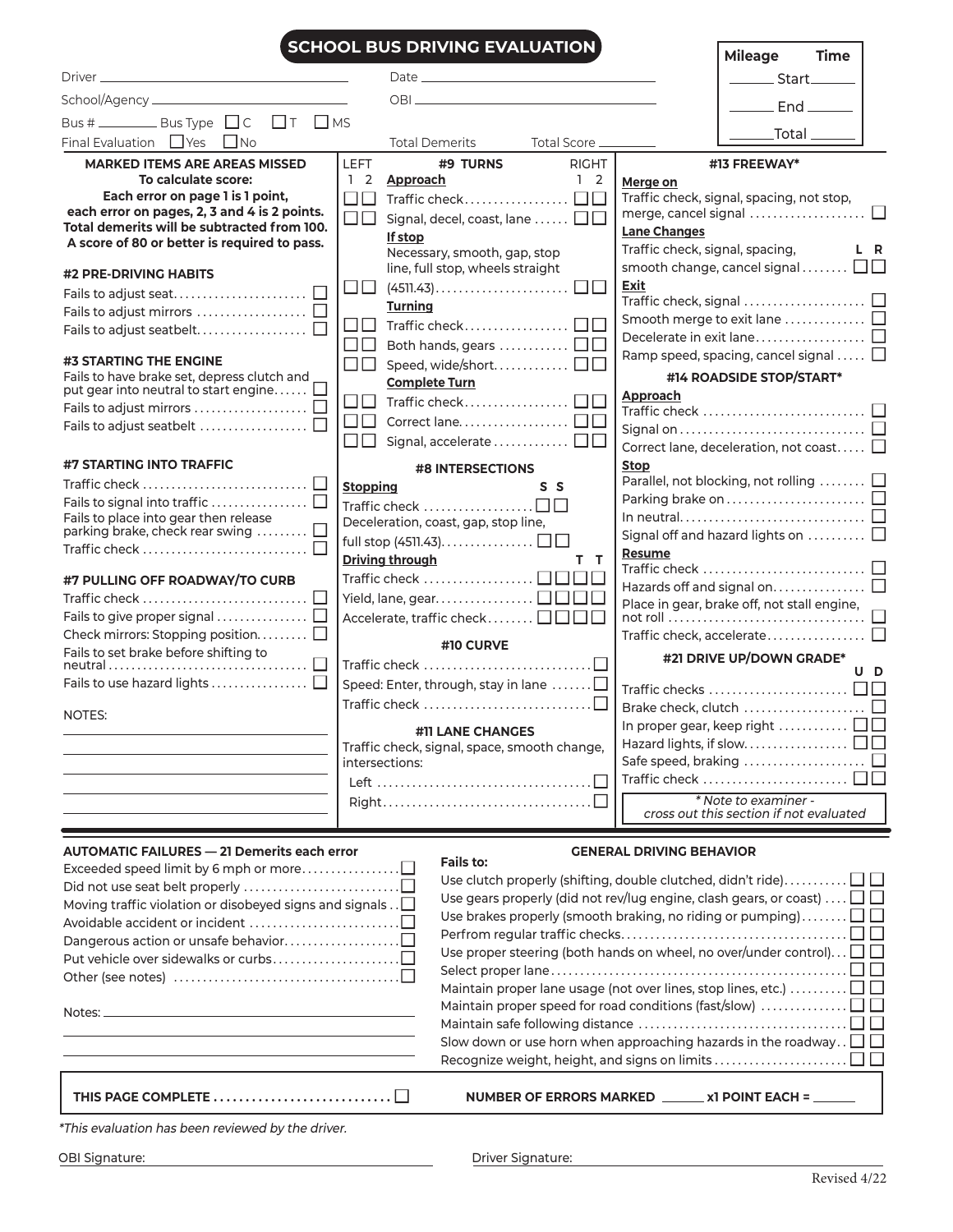Revised 4/22

# **MARKED ITEMS ARE AREAS MISSED**

**Left Number Performed Right**

# **APPROACH**

| $\Box$ Actuate warning lights (early, late, not at all) $\dots\dots\dots\dots\dots\dots\dots\dots\Box$ |
|--------------------------------------------------------------------------------------------------------|
| $\Box$ Count students on approach or when stopped                                                      |
|                                                                                                        |
| $\Box$ Proper steering (hands at 9 o'clock and 3 o'clock at stop)                                      |

# **LOADING**

| Recommend checking the right side mirror at this point                                                 |
|--------------------------------------------------------------------------------------------------------|
|                                                                                                        |
|                                                                                                        |
|                                                                                                        |
|                                                                                                        |
| $\Box$ Check mirrors and traffic before dropping hand $\ldots \ldots \ldots \ldots \ldots \ldots \Box$ |
| $\Box$ Make eye contact — slowly drop hand straight down $\dots\dots\dots\dots\dots\Box$               |
|                                                                                                        |
| □ Check overhead mirror to make sure students are seated                                               |

# **RESUME**

| $\Box$ Check mirrors (count out loud in proper sequence)       |
|----------------------------------------------------------------|
| <b>Look for late arrivals</b>                                  |
|                                                                |
|                                                                |
| $\Box$ Check right and left side mirrors prior to pulling away |

| <b>NUMBER OF ERRORS MARKED</b> | <b>x2 POINTS EACH =</b> |
|--------------------------------|-------------------------|
|                                |                         |

**#17 PICK-UP**

| Driver<br>- Narne |  |
|-------------------|--|
|                   |  |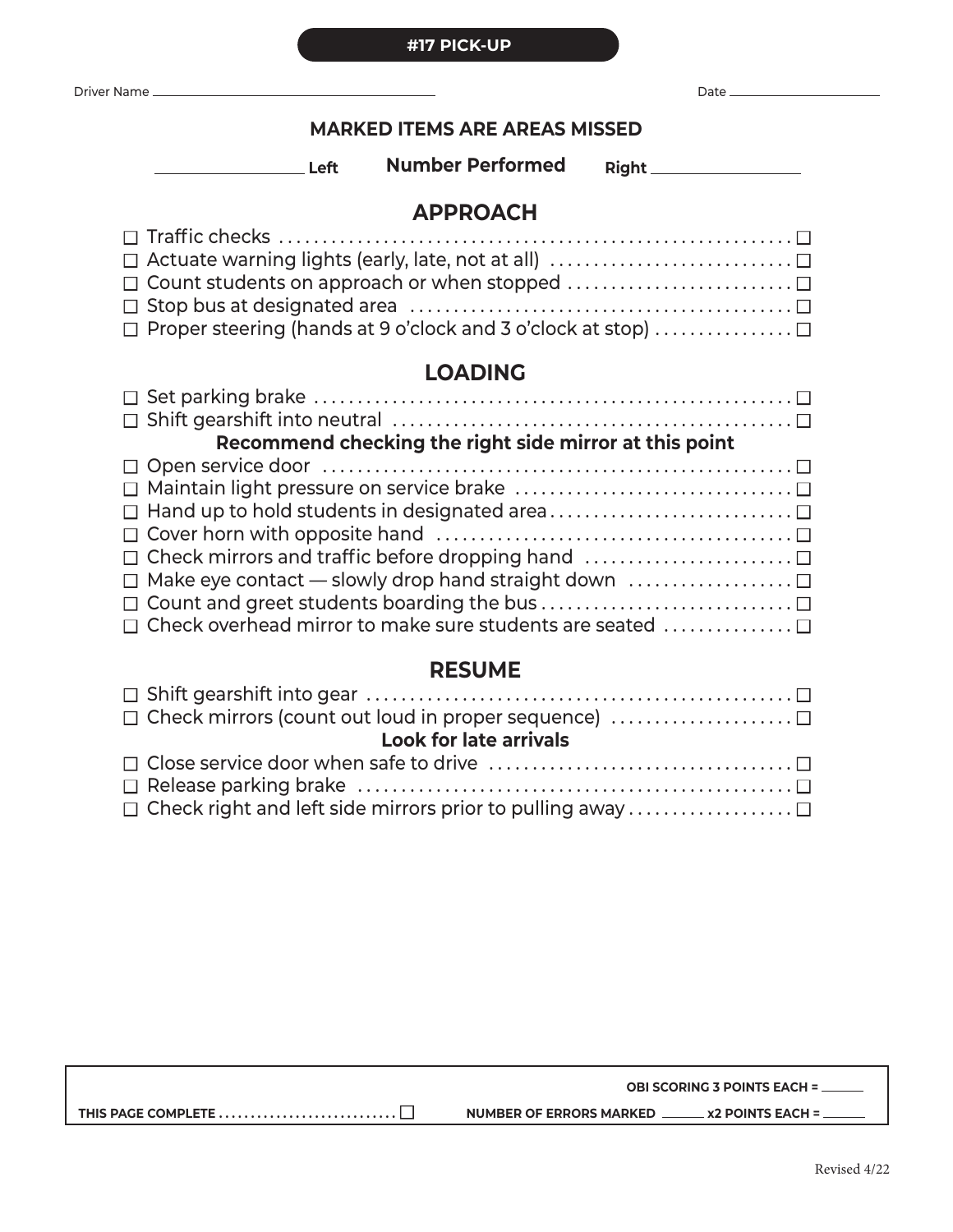#### **#17 DISCHARGE**

| <b>Driver Name</b> |      |
|--------------------|------|
|                    | out. |

Г

## **MARKED ITEMS ARE AREAS MISSED**

**Left Number Performed Right** 

# **APPROACH**

| $\Box$ Proper steering (hands at 9 o'clock and 3 o'clock at stop) |
|-------------------------------------------------------------------|

# **UNLOADING**

| □ Shift gearshift into neutral before opening the door |
|--------------------------------------------------------|
|                                                        |
|                                                        |
| □ Gather and instruct students with red lights on      |

# **GIVE DISCHARGING STUDENTS PROPER INSTRUCTIONS (PLACE OF SAFETY), ETC.**

| $\Box$ "Walk 10 steps or more along the side of the roadway to the front of the bus<br>and wait there for my hand signal".<br>$\Box$ "When I drop my hand, I want you to walk to the center of the road (traffic edge)<br>and stop there to check traffic on your own before crossing".<br>$\Box$ "If it is safe, go directly to your place of safety which is ______________" $\Box$<br>"I want you to remain there until the bus leaves".<br>$\Box$ "If I blow the horn, that means danger. Re-check traffic, if you see |  |
|----------------------------------------------------------------------------------------------------------------------------------------------------------------------------------------------------------------------------------------------------------------------------------------------------------------------------------------------------------------------------------------------------------------------------------------------------------------------------------------------------------------------------|--|
| Check traffic; check mirrors before students exit<br>Check traffic before dropping hand<br>Make eye contact - slowly drop hand straight down<br>$\Box$<br>$\Box$ Recount students in designated place of safety                                                                                                                                                                                                                                                                                                            |  |
| <b>RESUME</b>                                                                                                                                                                                                                                                                                                                                                                                                                                                                                                              |  |
| Check mirrors (count out loud in proper sequence)<br>Check right and left side mirrors prior to pulling away                                                                                                                                                                                                                                                                                                                                                                                                               |  |

|                                                                                              | <b>OBI SCORING 3 POINTS EACH = ______</b>                 |
|----------------------------------------------------------------------------------------------|-----------------------------------------------------------|
| THIS PAGE COMPLETE $\dots\dots\dots\dots\dots\dots\dots\dots\dots\dots\dots\dots\dots\ddots$ | <b>NUMBER OF ERRORS MARKED</b><br><b>x2 POINTS EACH =</b> |